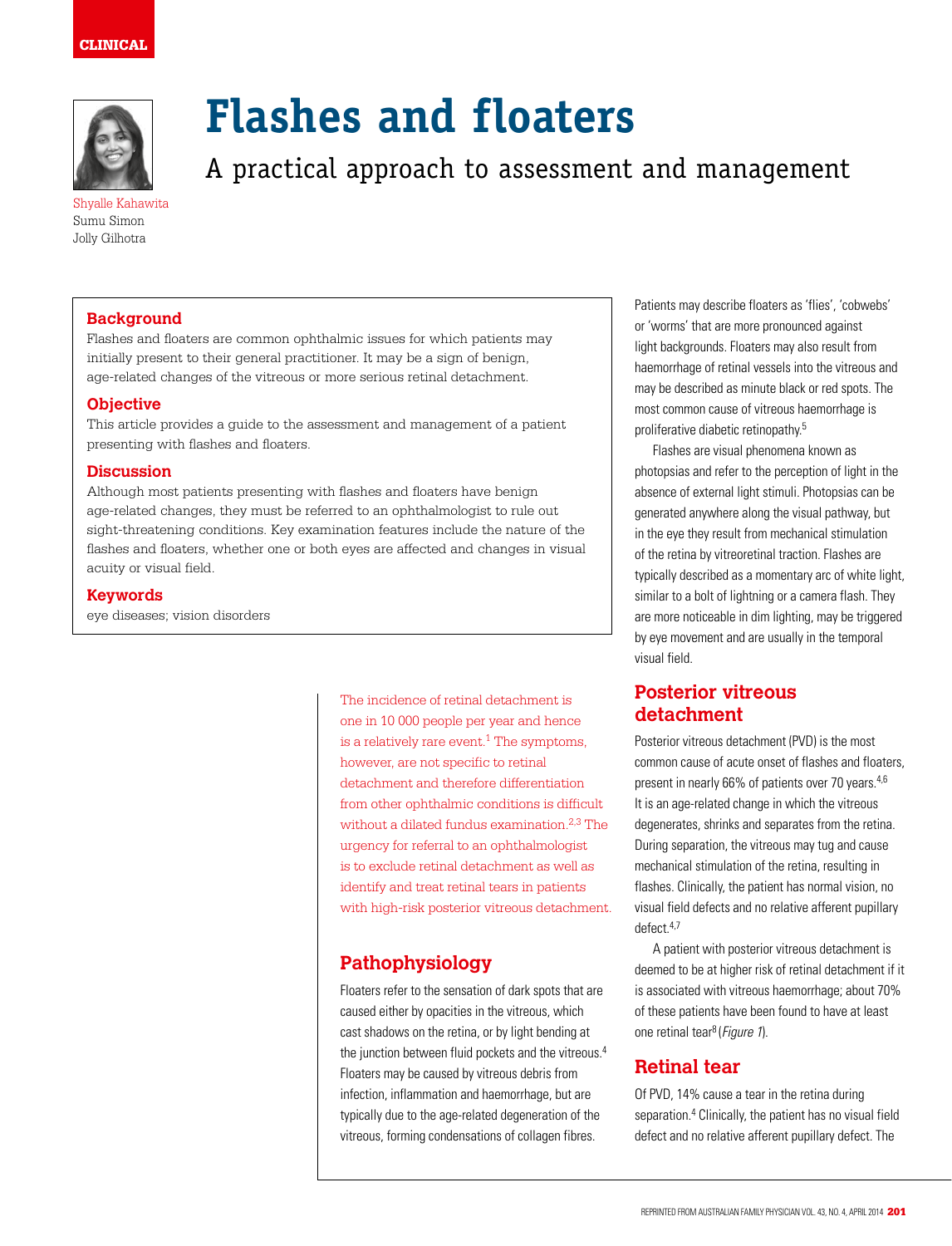

Figure 1. Vitreous haemorrhage associated with posterior vitreous detachment

patient may complain of black or red spots and impaired vision if the tear has disrupted a blood vessel, resulting in vitreous haemorrhage or release of retinal pigment epithelium.4,9

# **Retinal detachment**

Approximately 33–46% of patients with a retinal tear or hole will develop a rhegmatogenous retinal detachment.10 Fluid from the vitreous is able to pass through the tear underneath the retina, separating it from the retinal pigment epithelium (Figure 2). Detachment can progress as more fluid enters through the retinal break. Detachment results in visual field loss as the photoreceptors become severely damaged by separation from their underlying choroidal vascular supply. For example, a superior retinal detachment will result in an inferior visual field defect. Patients may describe a 'shadow' or a 'curtain coming down' over their vision. If the macula is detached, central visual acuity is lost and this is typically permanent<sup>6</sup> (Figure 3).

The most common location for a retinal tear is in the superotemporal quadrant (60%) and because of the effects of gravity results in a greater incidence of macula-off retinal detachment, compared with inferior or nasal retinal tears.<sup>11,12</sup>

Other types of retinal detachment include tractional and exudative and these can also present with flashes and floaters. Tractional retinal detachment is caused by mechanical forces on the retina, usually as a result of previous haemorrhage, infection, inflammation, trauma or surgery. Exudative retinal detachment results from accumulation of fluid in the potential sub-retinal space due to disruption of hydrostatic forces



Figure 2. Retinal tear associated with rhegmatogenous retinal detachment

(severe acute hypertension), inflammation or neoplasm.13

## **Assessment**

- 1. History: to help differentiate ocular from nonocular causes of flashes and floaters (Table 1)
- 2. Examine the eye:
	- a. visual acuity of each eye separately and with glasses or pinhole
	- b. visual fields to confrontation
	- c. pupil response for relative afferent pupillary defect (RAPD)

Direct ophthalmoscopy alone is not enough as most retinal tears or detachment are in the periphery; the patient should be referred to an ophthalmologist at this point. Dilating eye drops take 10–15 minutes to take effect and as there is a small risk of triggering acute-angle closure glaucoma, pupil dilation is not ideal in a general practice setting.<sup>14,15</sup>

General practitioners in rural areas may have limited access to an ophthalmologist; hence those with experience in ultrasonography may be able to determine the presence or absence of ocular pathology. A study assessing the accuracy of bedside ocular ultrasonography in 61 patients in an emergency department showed a sensitivity of 100% and a specificity of 83–97.2%.16,17

# **Referral guidelines**

- Patients with symptoms of acute onset flashes or floaters and visual field loss need same day referral to an ophthalmologist for a dilated fundus examination, to rule out retinal tears and retinal detachment 6,9
- Longstanding flashes or floaters require nonurgent ophthalmology review.10



Figure 3. Retinal detachment superiorly (optic disc visible in the background)

# **Treatment by an ophthalmologist**

PVD in itself does not require treatment. Depending on the clinical scenario, patients may be re-examined by the ophthalmologist at 6 weeks, as 3.4% will have a new retinal tear. If the patient complains of a new shower of flashes and floaters, or reduction in vision, they should be reviewed sooner.3,4

If the PVD is associated with retinal tears, they need prompt treatment to prevent progression to retinal detachment. Usually, breaks are surrounded with laser or cryo burns to create a chorioretinal scar that prevents fluid seeping into the sub-retinal space.<sup>6</sup>

PVD associated with retinal detachment needs vitreoretinal management. These include vitrectomy, pneumatic retinopexy and scleral buckling with endolaser or cryopexy.<sup>6</sup> A vitrectomy aims to relieve vitreoretinal traction on the retinal tear by removing the vitreous. Pneumatic retinopexy is a procedure where an intravitreal gas bubble is used to seal a retinal break and reattach the retina. For scleral buckling, a band is placed on the exterior surface of the globe, indenting the sclera so that vitreoretinal traction is reduced.13

If the macula was not detached before surgery, visual acuity will be maintained. If the macula was detached before surgery, final visual recovery depends on the duration and degree of elevation of macular detachment and the patient's age. Surgery, therefore, is more urgently indicated in patients with preserved visual acuity. Surgery is routinely done in patients whose macula detached within a week.<sup>13</sup>